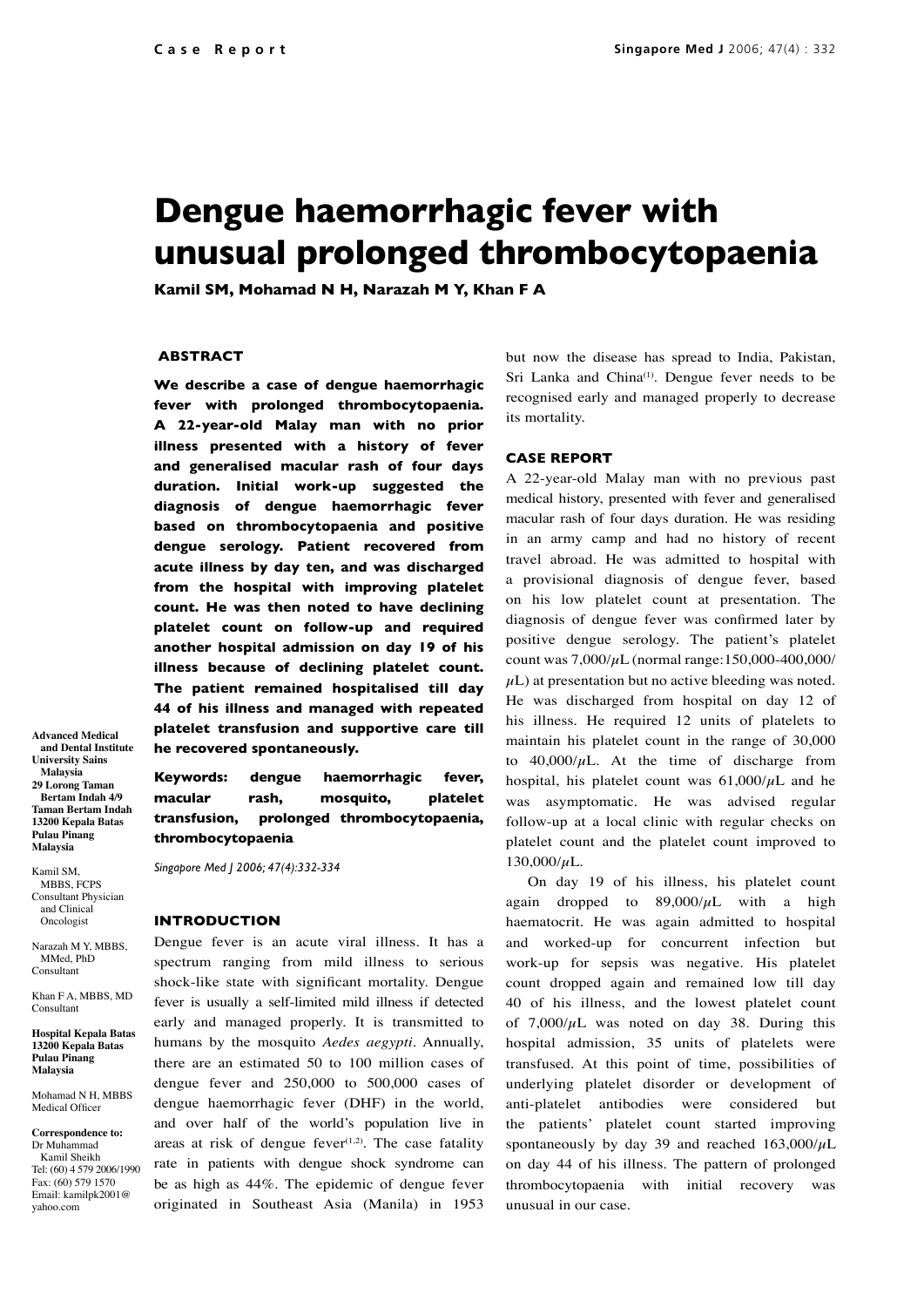### **DISCUSSION**

Dengue is the most important human viral disease transmitted by arthropod vectors. Dengue is a homonym for the African Ki denga pepo, which first appeared in English literature during an 1827- 28 Caribbean outbreak. Benjamin Rush described the first case of dengue in 1789. DHF and dengue shock syndrome are now leading causes of hospital admissions and deaths among children in Asi $a^{(3-4)}$ .

Dengue fever is caused by four dengue viruses labelled as types 1, 2, 3 and 4. Clinical features of dengue virus infection range from mild illness to shock leading to death. Dengue fever is an acute febrile illness lasting five to six days. Headache, retroocular pain, muscle and joint pain, vomiting and rash are common manifestations<sup> $(5,6)$ </sup>. The virus disappears from the blood after an average of five days<sup> $(7,8)$ </sup>. DHF is characterised by a bleeding tendency, secondary to thrombocytopaenia and evidence of plasma leakage as determined by a rising haematocrit.

Dengue shock syndrome is defined as dengue fever with signs of circulatory failure. The prognosis depends on prevention or early recognition and treatment. Case fatality rate is as high as 12% to 14% once shock has set in. Other severe manifestations described with dengue syndrome include hepatic damage, cardiomyopathy and encephalopathy<sup>(9,10)</sup>. In a typical case of dengue fever, thrombocytopaenia is seen on days five to six, and the mean duration of thrombocytopaenia is few days<sup>(11)</sup>. In our case, thrombocytopaenia lasted more than a month after initial recovery. This pattern of thrombocytopaenia is unusual for dengue.

Laboratory diagnosis requires serum for virological or serological studies. The virus can be isolated during the febrile period, which is usually around five days. The virus may be isolated utilising cell culture and detected rapidly by using PCR but this is not available freely and only is  $experimental<sup>(12)</sup>$ . Serological diagnosis requires either a presence of IgM antibody or a rise in IgG antibody in paired acute and convalescent phase serum. IgM antibody may be detected in 90% of patients by day six, and will remain positive for 60 days.

Currently, the most common IgM assay is a capture ELISA (enzyme linked immunosorbent assay) $(13)$ . IgG can be measured by haemagglutination inhibition test or ELISA. Confirmed diagnosis of dengue requires isolation of the virus but a probable diagnosis can be made on positive serology. Paired

acute and convalescent samples are more suggestive of current infection rather than single IgM titre which may reflect a recent infection as long as 30 days ago.

Management of dengue fever requires rest, oral fluids to compensate for losses via diarrhoea or vomiting, antipyretics and analgesics. Intravenous fluid may be required for few days since the period of vasculopathy causing plasma leakage may be short, lasting only a few days. Plasma leakage is evidenced by a rising haematocrit. Patients who present with shock may require central venous pressure monitoring. An arterial line may be required in unstable patients for the assessment of blood gases, electrolytes and coagulation profile to help identify patients needing ventilatory support. Insertions of vascular lines should be done under blood products support in view of the thrombocytopaenia and possible coagulopathies.

Patients should remain in hospital till at least day three of recovery from shock. A decision for discharge from hospital may be made once the patient is stable and platelet counts are greater than  $50,000/\mu L$ . In our case, the patient suffered prolonged thrombocytopaenia following DHF, which is unusual for this infection. The possibility of the patient acquiring bacterial infection during recovery phase leading to sepsis was considered, but work-up for sepsis was negative. The possibility of underlying platelet disorder was also considered, however, the patient recovered spontaneously. We postulate that this could be an unusual or mutated strain of the dengue virus. A further consideration was that the patient acquired another infection of dengue virus with a different strain during the recovery phase. However, the patient was not febrile at the time of second presentation to the hospital and the isolation of the virus is only possible during the short febrile period, which corresponds to the period of viraemia.

#### **REFERENCES**

- 1. Gubler DJ. Dengue and dengue hemorrhagic fever; its history and resurgence as a global public problem. In: Gubler DJ, Kuno G, eds. Dengue and Dengue Hemorrhagic Fever. Wallingford, UK: CAB International, 1997.
- 2. Pinheiro FP, Corber SJ. Global situation of dengue and dengue haemorrhagic fever, and its emergence in the Americas. World Health Stat Q 1997; 50:161-9.
- 3. World Health Organization. In: Dengue haemorrhagic fever: diagnosis, treatment and control. WHO, Geneva, 1986.
- 4. Kalayanarooj S, Vaughn DW, Nimmannitya S, et al. Early clinical and laboratory indicators of acute dengue illness. J Infect Dis 1997; 176:313-21.
- 5. Cobra C, Rigau-perez JG, Kuno G, et al. Symptoms of dengue fever in relation to host immunologic responses and virus serotype, Puerto Rico, 1990-1991. Am J Epidemiol 1995; 142:1204-11.